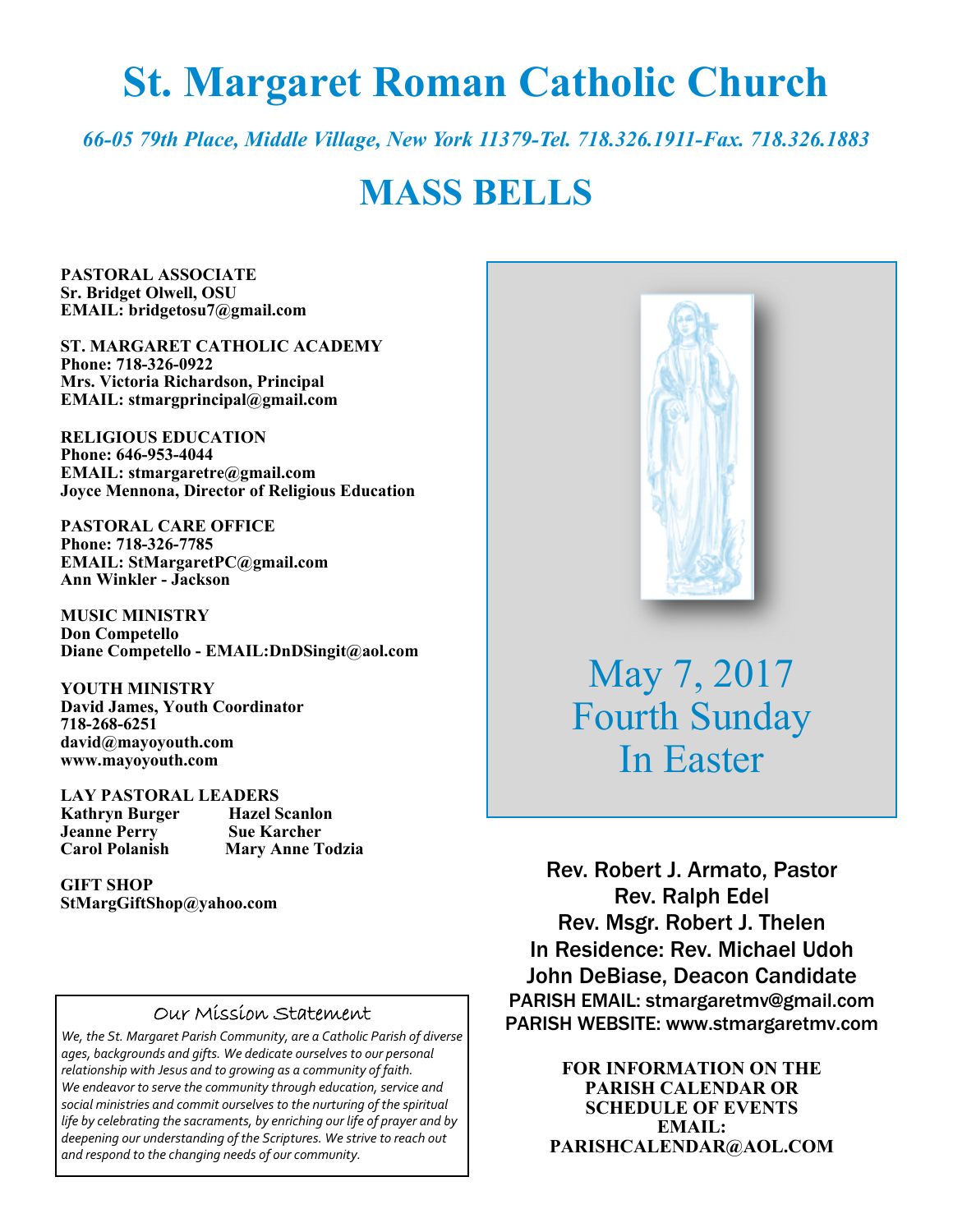### *MASSES FOR THE WEEK*

#### **SUN. MAY 7 - FOURTH SUNDAY OF EASTER**

7:30 Concetta & John Averna 9:00 Mary DiTripani/Lina Giresi/ Rosaria Patinella/Giuseppa Rizzo 10:30 Rev. Joseph O'Donnell, C.M. NOON Fire Lt. Kevin J. Pfeifer

- 5:00PM People of the Parish
- 

#### **MON. MAY 8 - EASTER WEEKDAY**

- 7:00 Emma Putillo
- 9:00 Elia & Maria Prantil

### **TUE. MAY 9 - EASTER WEEKDAY**

- 7:00 Marie Jatzen
- 9:00 Antonino Catalano

# **WED. MAY 10 - ST. DAMIEN deVEUSTER**

- 7:00 Catherine Coyle<br>9:00 Mercurio Oddo Mercurio Oddo
- **THU. MAY 11 EASTER WEEKDAY**  7:00 Angela Sterbenz
- 9:00 Velma Thornton (ANNI)
- **FRI. MAY 12 STS. NEREUS/ACHILLEUS/ PANCRAS**
- 7:00 William T. Collins & Carolyn & Family/ Jacob Weiner
- 9:00 Herta Kapp Caravello

#### **SAT. MAY 13 - OUR LADY OF FATIMA**

8:30 Collective: Filippo & Leonardo Curatolo/ Angelina Grillo/Giuseppina Gennari/ Pat O'Brien/Teresa Chew (ANNI)/ 5:00PM Virginia Congemi

#### **SUN. MAY 14 - FIFTH SUNDAY OF EASTER MOTHER'S DAY**

7:30 People of the Parish

- 9:00 La Madonna de Fatima e Benedetto Barretta e Famiglia/Francesca, Giuseppe e Salvatore Casabianca/ Rosario, Rosaria e Nunzio Taormina/ Daniele Bussa/Calogero e Salvatore DiMaggio/Ida & Maria Vocaturo/Defunti Della famiglia de Paola 10:30 Ethel McDonnell & Margaret M. Forte
- NOON Mother's Day Mass
- 5:00PM Antoinette Santora

## **PARISH INFORMATION**

**If you're not registered, please stop into the Rectory office. THE PARISH OFFICE is open from Monday through Friday, 9 am to noon and 1 pm to 7:30 pm. Please respect these hours for your Rectory office business. Thank you.** 

**CONFESSIONS** - Saturday, 4-4:45 pm, or by appointment with a priest.

**BAPTISMS** take place on the 1st and 3rd Sundays of the month. Please call the rectory for an appointment and to register your child.

**WEDDINGS MUST** be scheduled at least six months in advance by appointment with a priest or a deacon. Please call the rectory office. For marriage preparation information visit www.pre-cana.org.

**THE BEREAVEMENT GROUP** meets on the 1st and 3rd Thursday of the month at 10 am in the Convent meeting room. Call Ann at 718-326-7785.

**NOVENA** to Our Lady of the Miraculous Medal...Mondays after the 9 am Mass.

**MORNING PRAYER** daily from Monday through Friday at 8:45 am.

**BOY SCOUT TROOP #119** meets on Tuesdays from 7:15-9 pm. New members are welcome, age 10 1/2 & up. Call 718-894-4099.

**CUB PACK #119** meets on Mondays from 7-8:30 pm. New members welcome, age 6 to 10-1/2. Call 718-894-4099.

**THE ENGLISH CHOIR** rehearses on Tuesday, at 7:30 pm. in the Church.

**THE CHILDREN'S CHOIR** rehearses on Monday, from 6-7 pm in the Church. For more info. DnDSingit@aol.com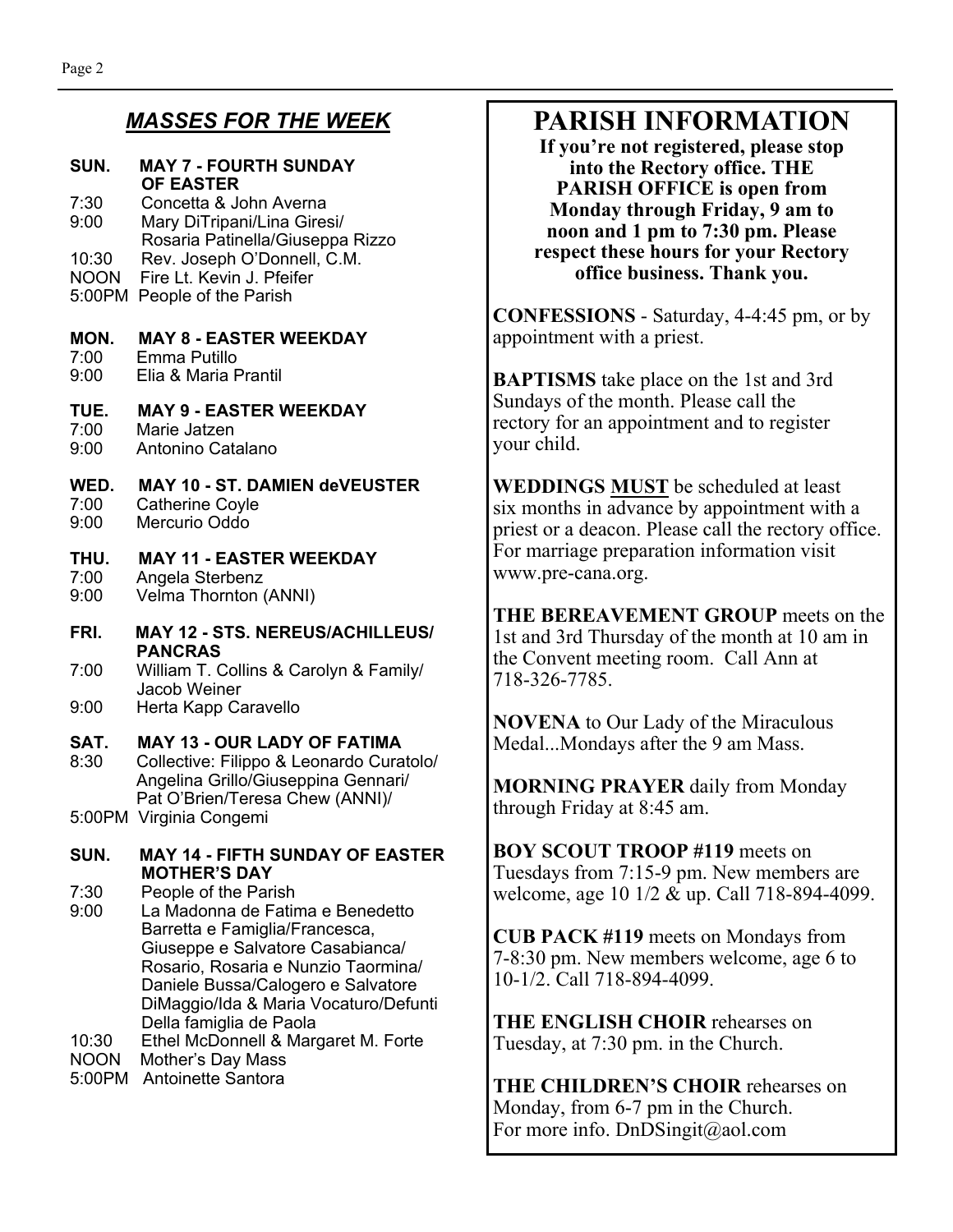From the Pastor's Desk:

 This May 13th is the 100th anniversary of the apparition of our Lady to three shepherd children outside the small town of Fatima, Portugal. Our Lady requested a spirit of repentance, prayerful reparation for sins committed against our Lord, the daily praying of the Rosary for these intentions and for world peace, and the consecration of Russia to her Immaculate Heart. (Russia was specifically consecrated by Pope Pius XII on July 7, 1952, and Pope St. John Paul II consecrated the entire world to her in 1984.)

 The Catholic War Veterans, St. Margaret Post, recently donated a new statue of our Lady of Fatima to the Parish. It will be exposed for public veneration on the 13th of every month, now through October 13th. A special indulgence is attached under the usual conditions, namely, sacramental confession, detachment from sin, reverent reception of Holy Communion, praying the Rosary with devotion, and praying for the intentions of the Holy Father.

May Mary, our Lady of Fatima, Mother of God and Mother of the Church, intercede for us!

**~Fr. Armato** 

#### **Prayer Requests**

**Pray for vocations to the Priesthood and Religious Life. Please pray for our men and women from our Parish serving in the defense of our country: Lt. Col. Thomas Frohnhoefer Sgt. Robert A. Domenici** 

## *WE RECALL OUR BELOVED DECEASED*

*Especially, David D'Amico, May they rest in Christ's Peace!* 

## PLEASE PRAY FOR OUR SICK

Karen Guarascio, Connie Faccibene, Eileen Hinrichs, Linda Frazier, Angela Lenihan, Carol Falk, Cari Ann Falk-LoBello, Glen Falk, David J. McConville, Ronald Frazier, John Downer, Robert Sabini, Lee Falk, Patricia Johnson, Scott White, Bob Schaefer, Rose Marie Santos, Bernice Muller, Maria Millocca, Baby McKinley Kelleher, Isabelle Azzaro, Lucy Lento, Sean Harrison, Richard Santangelo, Michael Russo, Frank Cesare, Joseph Simon, Joseph Stubbs, Justin James Quirke, Rose Healy, Parrish Wert, Michael Hirst, Matteo Sabini, Carmen Melendez, Jim O'Driscoll, Jeanette Spartaro, Linda Castagna, Elizabeth Ott, Marion Caracciola, Baby Keila Mary Champoli, Brooke and Alexa Renda, The Ferrugio Family, Dorothy Mai, Marc Gandasegui, Bob & Karen Schaefer, Maureen Harvey, Sandra Slattery, Shirley Chesley, Jim Daniels, Lola Anderson, Roberta Polce, George McGarry, Michael Mavin, Denis Fink,

*The names will remain for 3 months ONLY, unless you call 326-1911 and ask for conƟnued prayers*

#### *TODAY'S READINGS*

**First Reading** — All peoples called by God will receive the gift of the Spirit if they repent and are baptized (Acts 2:14a, 36-41).

**Psalm** — The Lord is my shepherd; there is nothing I shall want (Psalm 23).

**Second Reading** — Once we were like straying sheep; but now we have been returned to the shepherd, our guardian (1 Peter 2:20b-25). Gospel — The shepherd leads the sheep out into pastures of abundant life (John 10:1-10).

#### *READINGS FOR THE WEEK*

| Monday:    | Acts 11:1-18; Ps 42:2-3; 43:3, 4;<br>$Jn 10:11-18$           |  |
|------------|--------------------------------------------------------------|--|
| Tuesday:   | Acts 11:19-26; Ps 87:1b-7;<br>Jn $10:22-30$                  |  |
| Wednesday: | Acts $12:24 - 13:5a$ ; Ps 67:2-3,<br>5, 6, 8; Jn 12:44-50    |  |
| Thursday:  | Acts 13:13-25; Ps 89:2-3, 21-22,<br>25, 27; Jn 13:16-20      |  |
| Friday:    | Acts 13:26-33; Ps 2:6-11ab;<br>Jn $14:1-6$                   |  |
| Saturday:  | Acts 13:44-52; Ps 98:1-4;<br>Jn $14:7-14$                    |  |
| Sunday:    | Acts 6:1-7; Ps 33:1-2, 4-5, 18-19;<br>1 Pt 2:4-9; Jn 14:1-12 |  |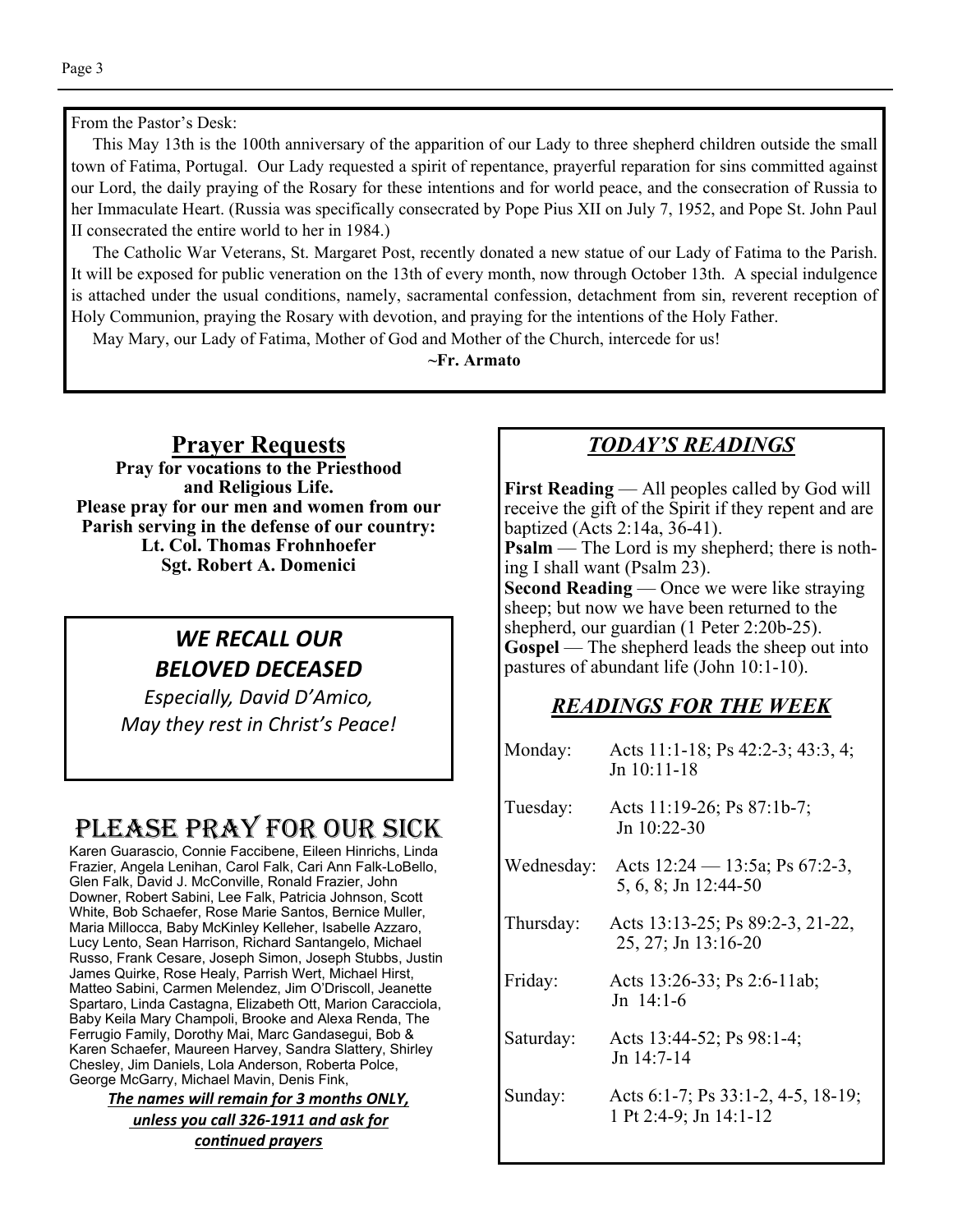#### *TREASURES FROM OUR TRADITION*

The fact that many monastic churches do not have a prominent tabernacle shapes the patterns of liturgical prayer. Monastic communities often protect the ancient value of "receiving from the same sacrifice," meaning that the communicants are assured that what they eat and drink in the Holy Mysteries actually comes from the same celebration. It surprises many to learn that the Church does not foresee, nor does it provide for, Communion of the faithful from the reserved Sacrament. Liturgical laws have long defended your right to receive from the same sacrifice, the same Mass, that you attend. This is mandatory for the priest celebrant.

 At one time, of course, the bread for the Eucharist was the ordinary bread of the day, except unleavened, probably prepared at home. It was broken and distributed to the faithful. Early on the loaf itself was referred to as the *hostia* in Latin, meaning the "sacrifice," the same word for the sacrificial animal in Jewish worship, and for Jesus as the Lamb of God. By giving His life on the cross, Jesus became the H*ostia* for us. To this day in the Greek Church, one of the tasks of the priest's wife is to bake the bread for the Divine Liturgy, sometimes in a bakery oven dedicated to that purpose and called a "Bethlehem," a "house of bread".

 Today's familiar individual hosts first appeared in the eleventh century at about the time when tabernacles were coming into use. The turn away from "bready" bread allowed the hosts to be reserved since they did not spoil like regular bread, and made the annual "Easter duty" counts easier.

#### Jesus said: *"If you know me, you know my Father too." John 14:1-12*

We are obligated, as Catholics, to worship God through the celebration of Mass every Sunday and holy day. Join with your Parish family at our monthly *FAMILY MASS*  next Sunday, May 14th, at 10:30 AM.

Sing, pray, worship, and rejoice with the children of our First Communion classes. This also being Mother's Day, we will honor our Blessed Mother and give thanks to God for all our moms.

Bring a friend or neighbor!



#### **DO YOU HAVE AN IPHONE OR AN ANDROID PHONE?**

Want to keep up with St. Margaret's news? Download our parish app, which has daily Mass readings, prayers, bulletins and more. Just text the word "APP" to 88202 or search "My Parish App" in Google Play Store or App Store.



### *BOY SCOUT TROOP #119*

is proud to announce that Patrick Gradzki is their newest Eagle Scout. Patrick recently passed his Eagle Scout Board of review and was awarded this most prestigious award. We congratulate Patrick and wish him well!!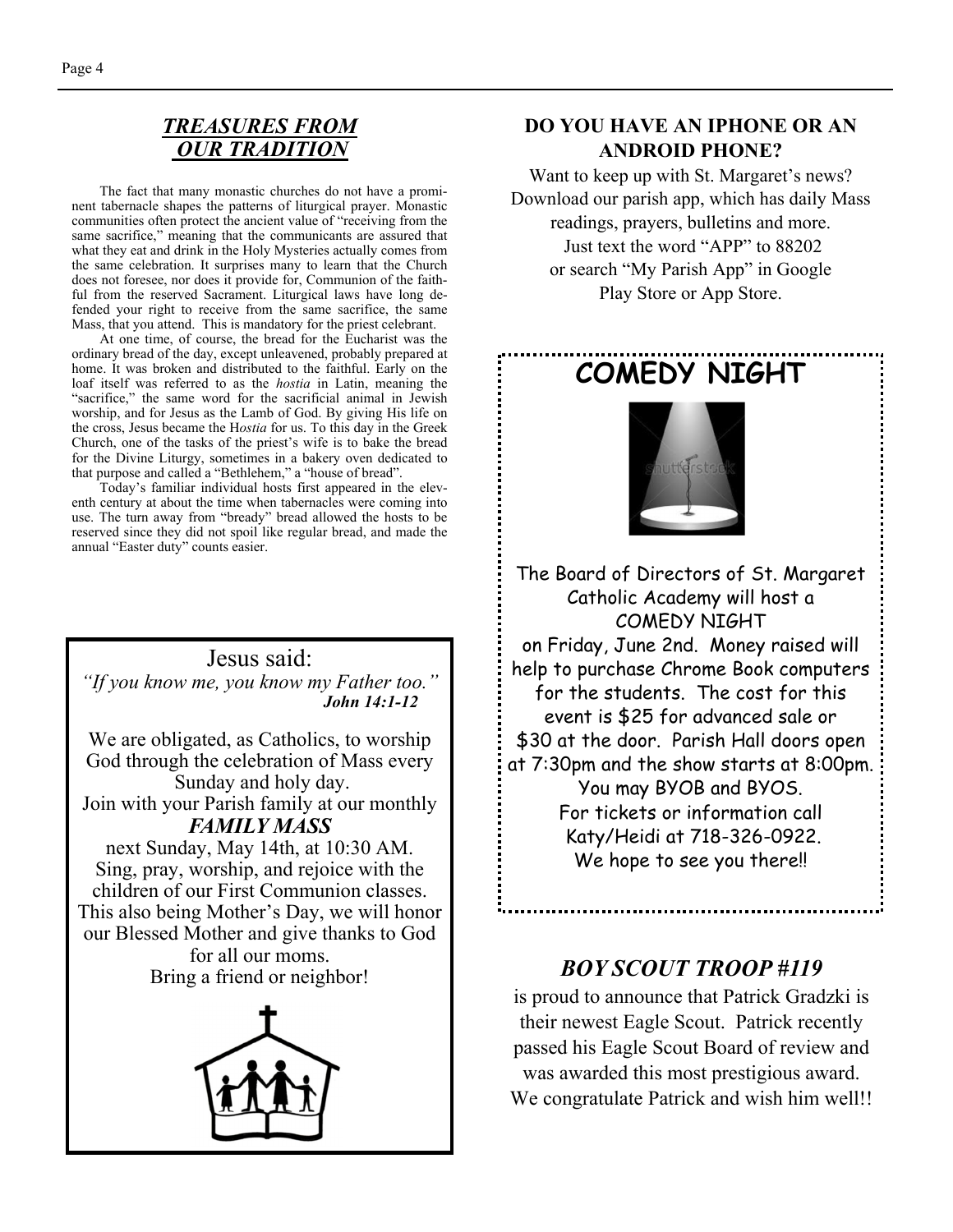## **THE CALL OF THE GOOD SHEPHERD**

 The Twenty-third Psalm, today's Responsorial Psalm, is arguably the best known of all the psalms. The line that reads "Even though I walk in the dark valley/I fear no evil; for You are at my side/ with Your rod and Your staff/ that give me courage" (Psalm 23:4), connects this week's Scriptures to the wonderful story of the road to Emmaus, which we heard last week. The Lord Jesus, our Good Shepherd, is constantly at our side. He calls us each by name, beckoning us into a deeper relationship with Him. That call, issued to each of us at the moment of our baptism, carries with it the promise of the Good Shepherd: "I came so that they might have life and have it more abundantly" (John 10:10).

## **HELP WANTED**

We need a **part-time cook for the rectory**, initially three hours once per week, with the possibility of increasing the number of days beginning in July. If interested, please

**contact Fr. Armato** at the rectory, **(718-326-1911)** during regular business hours for further information and to interview. The position is open to men and women over the age of 21.

**THE ST. VINCENT dePAUL FOOD PANTRY is located at 66-25 79 Place The pantry is open on WEDNESDAY AND SATURDAY from 10am to 12 Noon.** 

## **SAINT MARGARET GIFT SHOP**

open Wednesdays, 12pm - 4pm Saturdays, 4pm - 5pm and Sundays, 9am - 1pm We have a selection of religious goods: Rosaries - Medals - Gifts - Crucifixes Statues - Bibles and other books **AND MORE!** 

If we don't have it, we'll try to get it for you. The Gift Shop is located in the rectory. Please use the red side door in the parking lot. If the door is closed, please knock.



## **ST. MARGARET'S YONKERS EMPIRE CITY BUS TRIP Monday, May 15th**

The bus will be in front of the Church and will **leave promptly at 9am.** The cost is \$23.00p/p. For reservations/information call **Betty, 718-326-0198 ONE LUCKY PERSON WILL WIN A FREE RIDE ON OUR JUNE TRIP!** 



*He himself bore our sins in his body upon the cross, so that, free from sin, we might live for righteousness*

 *1 Peter 2:24a*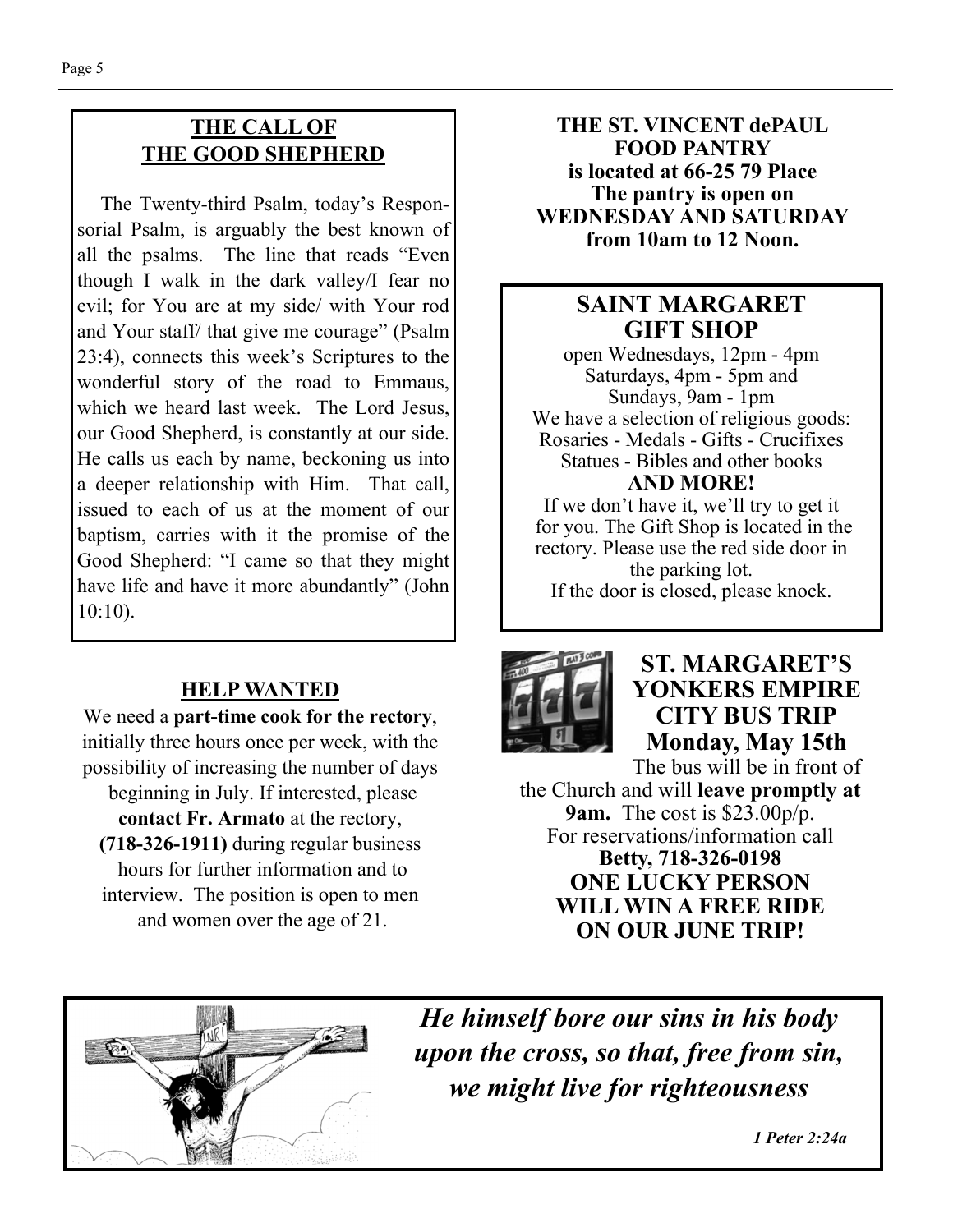# SCHOOL NEWS

#### **FROM THE DESK OF THE PRINCIPAL OF THE ACADEMY**

Spring has sprung in the Academy and there are many events going on. Our second and eighth graders have prepared for receiving their Sacraments. Please mark you calendars . . . . Friday, June 2nd, the Academy will host *"COMEDY NIGHT"* to purchase Chrome books for the students. Tickets going on sale soon . . .

#### **TOUR TUESDAYS**

We have some openings for September 2017... Call the office, 718-326-0922, to RSVP. Some classes are only taking waiting lists.

#### **REGENTS REVIEW CLASSES**

will be offered at Maspeth Town Hall during the month of June for the following courses: Global History & Geography, Living Environment/Biology, Chemistry, Earth Science, US History & Government, Algebra 1 (Common Core), Algebra 11 (Common Core) and Geometry (Common Core). Each class has a maximum of 12 students to ensure they receive the help they need. The fee is \$80 per course. Registration is on a first come/first serve basis. If you are interested, call our office between 9am and 5pm, 718-335-6049.

#### **CONGRATULATIONS**

to former St. Margaret Academy students on achieving honors at **St. Francis Preparatory School:**  MAYA BELTRAN, SOFIA FERRANTINO, ASHLEY HAAG, SKYLAR JONES, RACHEL LUSCHER, NICHOLAS MAHER, KAYLEIGH NACER, CLAUDIA PELLEGRINO, GABRIELLA SANTOS, JOHN SCHUFF, BUCK TENAGLIA, ELIZABETH ZHIVANAJ We wish all of these student continued success in their future endeavors.

## *ST. MARGARET'S LUCKY NUMBER 2017*

| Apr. 22 -              | 029 | M. Dokter (b)<br>E. Morrissey (b) |
|------------------------|-----|-----------------------------------|
|                        |     | W. Kaley (b)                      |
|                        | 486 | No Winner                         |
| Apr. 23 -<br>Apr. 24 - | 083 | P. Chalmers (b)                   |
|                        |     | R. Aguggia (b)                    |
|                        | 277 | No Winner                         |
| Apr. 25 -<br>Apr. 26 - | 833 | No Winner                         |
| Apr. 27 -              | 199 | No Winner                         |
| Apr. 28 -              | 712 | P. Schindler (b)                  |

#### **HELP SUPPORT YOUR PARISH Buy a "LUCKY NUMBER" based on NY State Lottery, every evening of the year.** Single Subscriptions: \$60.00, two or more subscriptions, \$50.00 each. Call Patti C, 718-639-2263

## *FAITH DIRECT*

As Christ's disciples, we are called to go forth and spread the good news of His Resurrection. Our parish's many ministries are examples of

how many of you answer that call. Our ministries require not only gifts of time

and talent, but also of financial help. Please prayerfully consider supporting

St. Margaret Parish with electronic donations through *Faith Direct.* You can sign up online at **www.faithdirect.net**  using our church code **NY299.**  Thank you for your continued support of our parish ministry! God bless you! **~Fr. Armato** 

## **THE ST. VINCENT dePAUL SOCIETY**

will hold their next meeting on Tuesday, May 9th, at 9:30am in the Convent. Help is needed. New members are welcome.